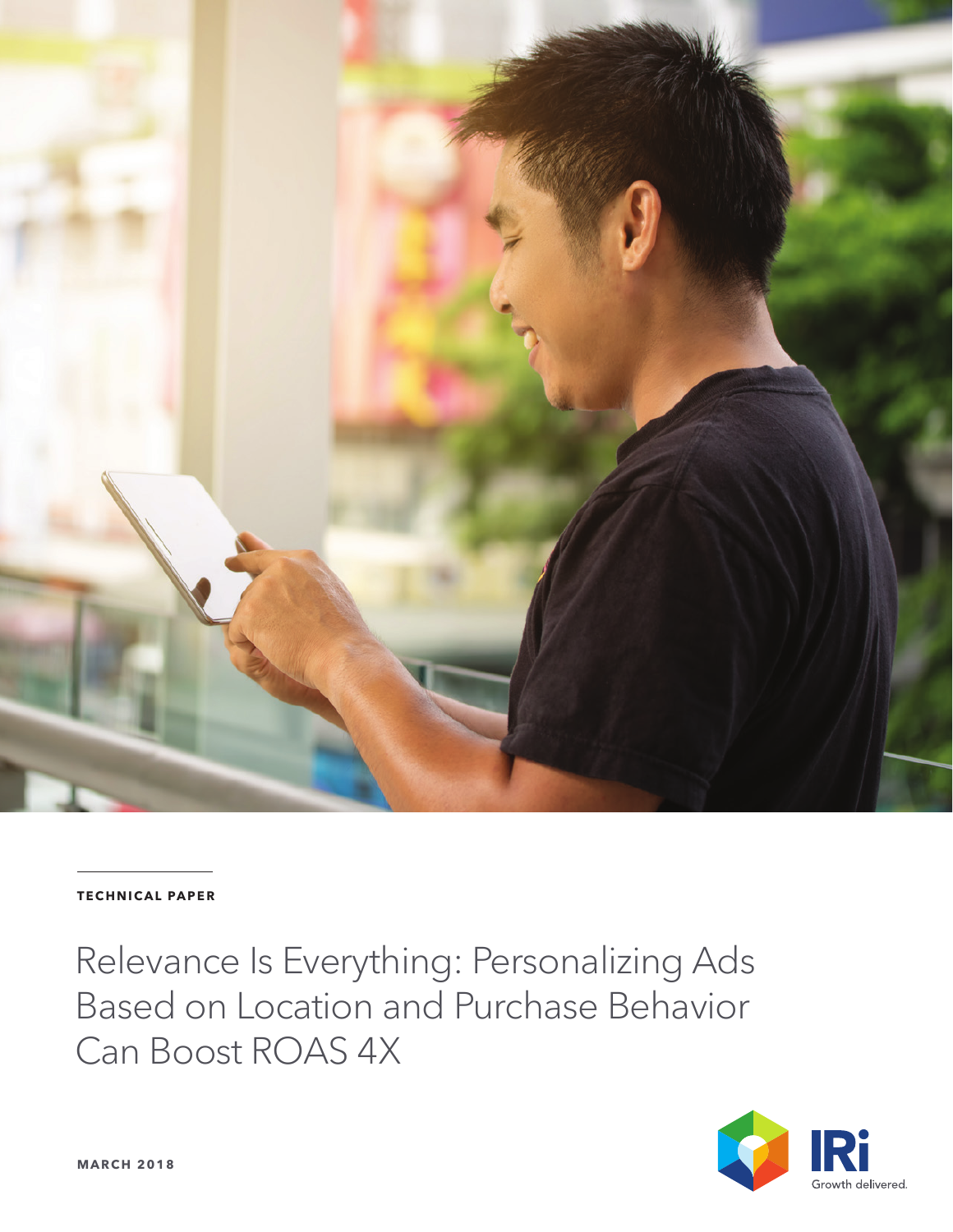# Executive Summary: Mapping the Path

The increasing role of mobile and digital along the path to purchase has made it extremely difficult for marketers to deliver the right message to the right person at the right place and time. So much of the discovery and decision is happening outside of the store—at home or on the way to the store—and there are many different channels through which consumers can get information and learn about and purchase products. By connecting location and purchase data, marketers are able to guide the consumer along the path to purchase, engaging selectively to influence without overburdening.

## Past Purchase Behavior Empowers Marketers to Anticipate and Adapt in a Rapidly Changing **Environment**

It has almost become cliché to assert that the consumer journey is becoming more complex. But those who listen to consumer data signals know that it still is. Although 93 percent of most purchases still occur in a brick-and-mortar location, 76 percent of purchases are researched online (outside the store) before buying. The purchasing path is being muddled with online and offline interplay, and between many different channels and touchpoints. Though this inter-relationship has spawned new behaviors, past purchase behaviors remain a critical foundation for marketers looking to anticipate and adapt in a rapidly changing marketplace.

## Location Data Can Help Map Today's Complex Consumer Journey

Because, as the philosopher Will Durant once said, "we are what we repeatedly do," marketers that use the right data, technologies and tools can create a seamless narrative across marketing channels. In doing so, a clear, easy and helpful path to purchase can be created. So, although it's still true that the consumer purchase journey via devices can be extremely complex, their actual physical path may be simpler to understand. The key is integrated location insights.

### Organization Alignment, IT Partnerships and Gauging Personalization Are Vital to Success

To succeed, organizations today must be aligned in terms of what they consider success in their integrated omnichannel marketing efforts. This is often easier said than done: With the complexity of today's new and evolving marketing toolset that is heavily technical in nature, every marketing function must have a solid partnership with IT, or run the risk of underutilizing the latest innovations. Finally, personalization is paramount, but also means organizations need to provide value to the customer and communicate that value appropriately in order to earn the right to deliver a highly personalized experience.

## Gain a 360-Degree View Using 5 Best Practices; Create Just the Right "Nudge" for Action

Ideally, marketing efforts achieve one or both results with consumers: an action in the real world or a purchase. A 360-degree view that captures both online and physical world (offline) behavior allows marketers to precisely target, measure, analyze and understand today's consumer in new ways. By using location data solutions aligned with offline sales, marketers can lend new life to five integrated marketing best practices:

- Be relevant
- Align your audience with your objective
- Don't force it. Nudge it.
- Be there when it matters
- Rapidly apply insights and learning to optimize for future success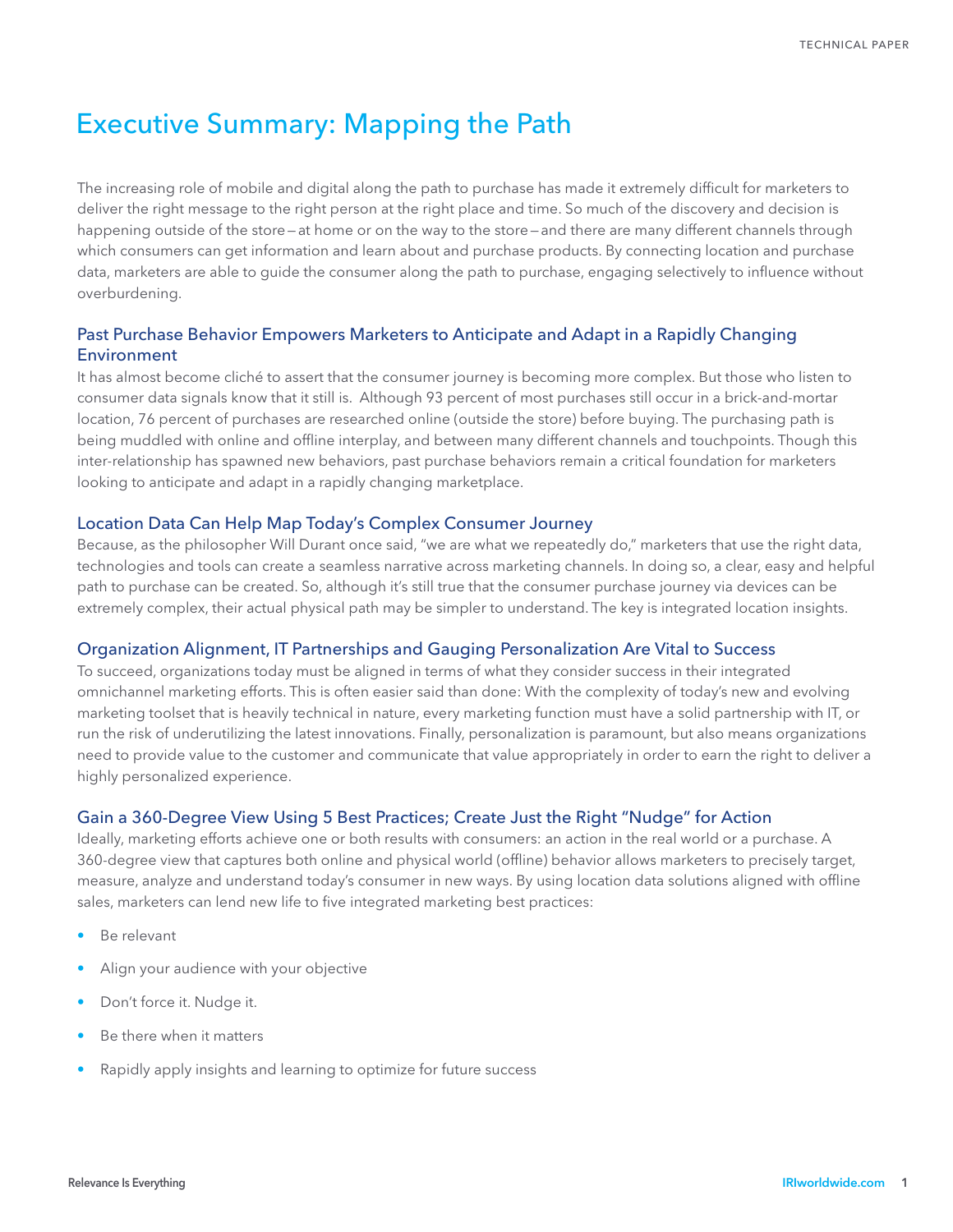# Past Purchase Behavior Empowers Marketers to Anticipate and Adapt in a Rapidly Changing Environment

The marketing toolkit has evolved. Past purchase behavior remains a critical bellwether of future behavior, but the puzzle has become more complex and shopper analytics must keep pace. Advancements in location data are giving marketers new insights into where consumers spend time and money, likes and dislikes, desires and intent to purchase… all based on where they go. Taking an integrated approach to marketing—one that combines insights about shopper actions with shopper movement—ensures consistent message delivery across all channels.

Marketers are taking heed of this new reality. In a survey of 200 brand marketers, 47 percent said developing a unified cross-channel customer experience is their priority. Fully 81 percent ranked location data as a critical measurement component of their marketing technology stack.<sup>1</sup>

To bring the importance of this imperative to life, it is useful to think of it in terms of a real marketing challenge: For many years, marketers and researchers have dealt with the reality that out-of-home advertising, sponsorships and similar paths to purchase are difficult

to measure and tie back to offline sales. Fortunately, we are creatures of habit. So, as a baseline, a good start is to recognize that the greatest predictor of future store visit is a previous store visit—very similar to how we are able to harness purchase data.

- The average American spends each day within 10 miles of their home
- 80 percent of all items on the shopping list remain the same week to week
- The average American spends more than 2.5 hours daily on a smartphone<sup>2</sup>

Of course, it has always been difficult to get three things just right when devising any campaign—level of personalization, point in the purchase cycles and context—at scale (see exhibit 1). The good news is that today, more and more marketers are using predictable behavior and location knowledge to strategically influence consumers at the right time with a targeted message via the right platform—the one they are on at that moment, and value the most.

#### **EXHIBIT 1**

# Personalization Challenges



1Source: PlaceIQ and 451 Research, "State of Integrated Marketing." 2Source: IRI and PIQ priority research.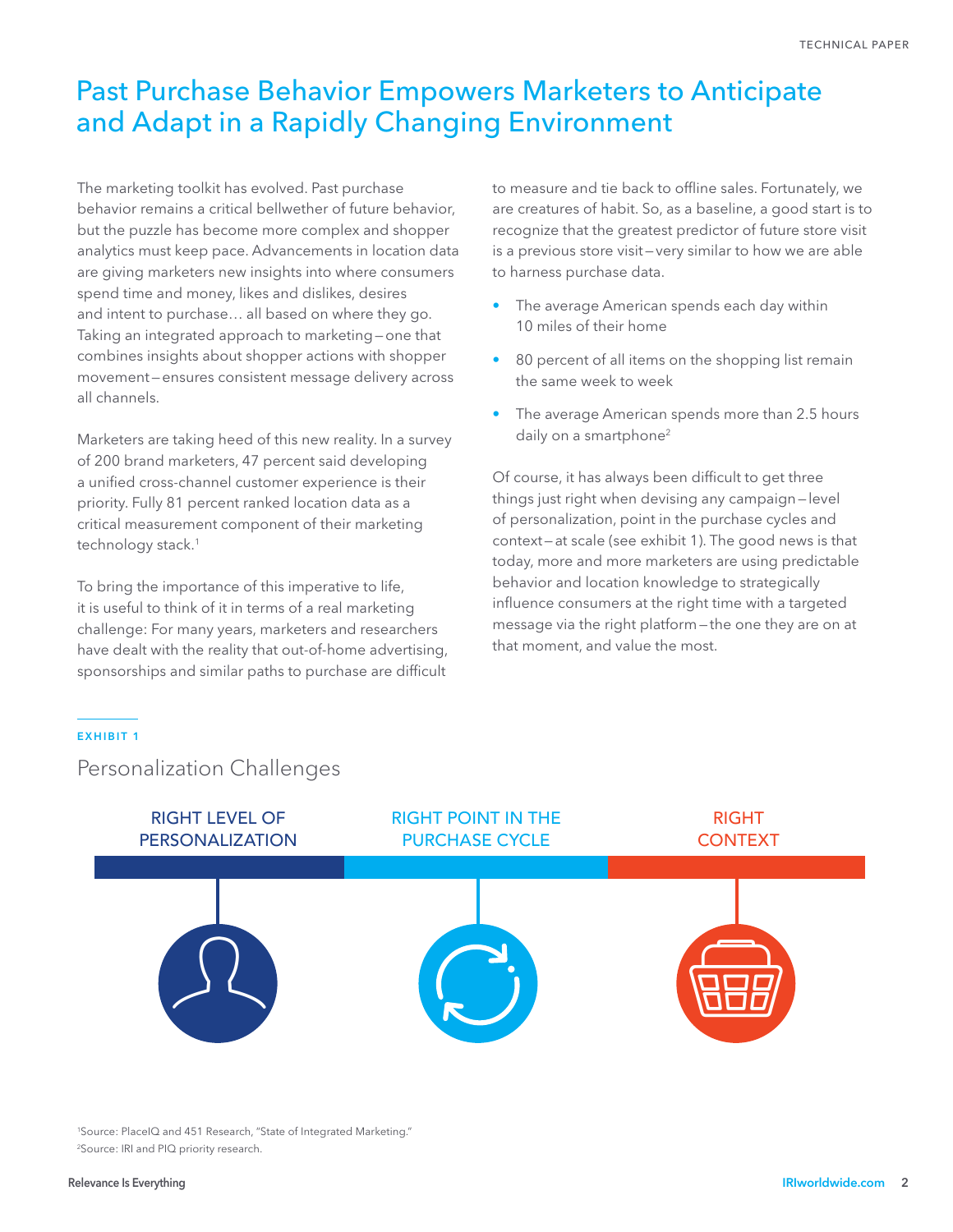In addition, the continued march of data and technology to establish more of a direct link between a brand's impressions served and action is delivering a richer picture of the journey than ever before (e.g., DMPs, multitouch attribution platforms, marketing clouds). Data, insights and knowledge have allowed marketers to be able to not only communicate with key consumers in a way that engages them, but also in a way that inspires action.

Technology and multi-channel complexity that cross back and forth between online (digital) and offline

(physical) channels have also created unique challenges. Customer interaction continues to fragment across a rapidly increasing number of devices, channels and marketing touchpoints. And consumers are more demanding, often expertly and immediately tuning out ads that don't resonate.

This media-consumer relationship has made it essential to tap into the moments and specific shopper affinities that can help deliver true relevance to potential customers.

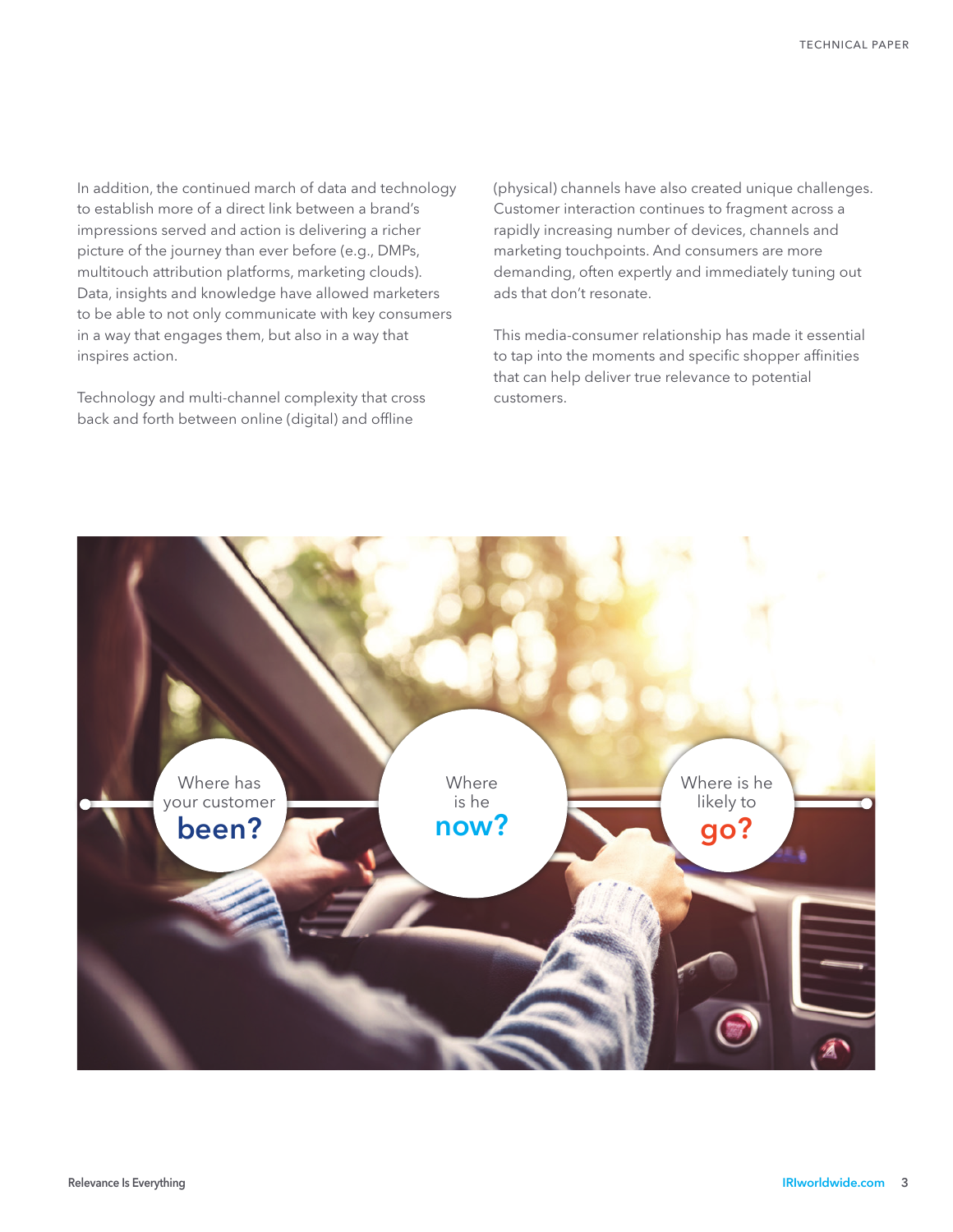# Location Data Can Help Map Today's Complex Consumer Journey

Even with all these challenges and complexities, it's still possible to create a seamless narrative across integrated marketing channels, thereby creating an improved view of the path to purchase. That path often includes detours, side trips and maybe a few U-turns. It's often a path that resembles a spider web rather than a straight line. For example, consider the large amount of consumers that visit stores yet don't make a purchase. Or the consumers that used to visit a store frequently, but have abandoned their routines in favor of shopping online or at a new store that opened on a more ideal route as they travel to work. These types of consumer behaviors further complicate the quest for the ideal consumer target, identifying the best channel for reaching them and ideal timing for the ideal, relevant touchpoint.

By joining location data with purchase data, marketers have the opportunity to better target messages based on the customer journey and drive growth. By understanding real-world habits, visits and purchases, brands can refine their approach to messaging, creative, ad delivery time and place.

Brands can also accurately measure the effectiveness of their engagements in terms of how ads, sponsorships or other investments are driving customers in-store, and how product sales are being boosted—by audience type and region, as well as the influence of pre- and post-visitation locations. Resulting insights can help marketers plan larger, integrated marketing campaigns that are optimized to the channels (TV, mobile, display, social, out-of-home, etc.) and tactics (banner ads, videos, dynamic creative) that will work best.

Through partnerships, data and advanced analytics, marketers now can serve personalized ads based on location and purchase behavior. In other words, you can ensure your ad will be relevant using purchasebased data as the foundation to understanding brands and products that consumers want, while location data provides the insight around the customers' real-world affinities that will drive adoption and usage.

Let's consider a simple example of both datasets in action: A yogurt brand can easily connect with an audience of frequent gym-goers in order to promote

By joining location data layered with purchase data, marketers have the opportunity to better target messages based on the customer journey and drive growth.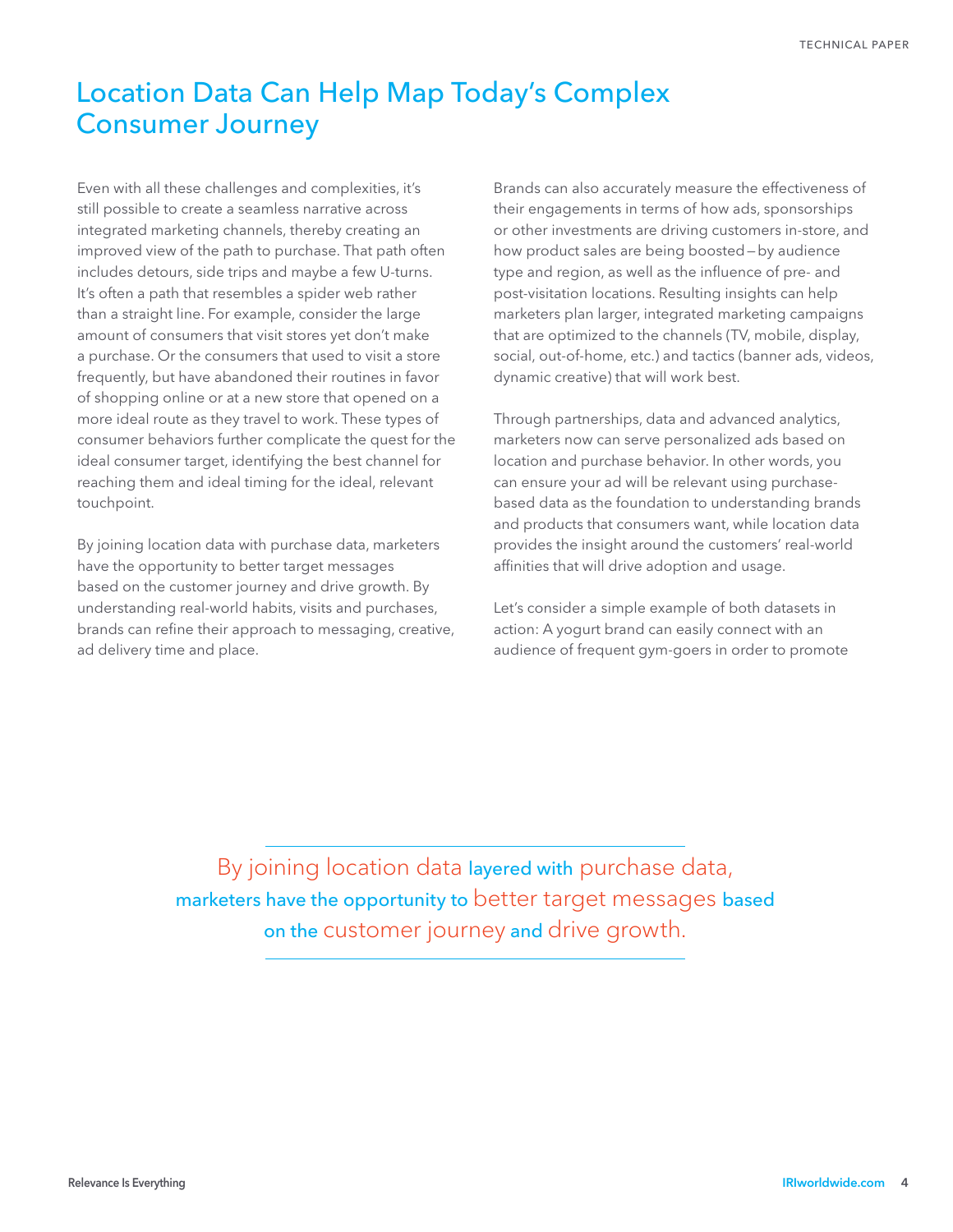a new line of organic products. In this scenario, the brand can deliver targeted ads for its new products while customers will likely be receptive to its message (before or after visiting the gym) and measure both the subsequent in-store visitation to a supermarket, as well as actual product sales.

In a more advanced example, a marketer can engage with a consumer who has bought its brand or category recently, and is a loyal shopper. Because they are loyal, the marketer can serve them an appropriate message based on their habitual visitation to the store, their in-store purchase behaviors and how often they purchase. Then, communicate with them when they are expected to visit with a reminder that it's time to "stock up" (purchase). Of course, this example can be applied to engage with loyalists from competitor brands too. Timing is important—flexibly catching consumers at crucial junctures in their journey is another aspect of what makes integrated location marketing so promising.

Bottom line, personalizing ads based on location and purchase behavior can result in four times ROAS, compared to traditional targeting methods.

#### **EXHIBIT 2**

# Impact of Purchase-Based Targeting with Location



Source: IRI analysis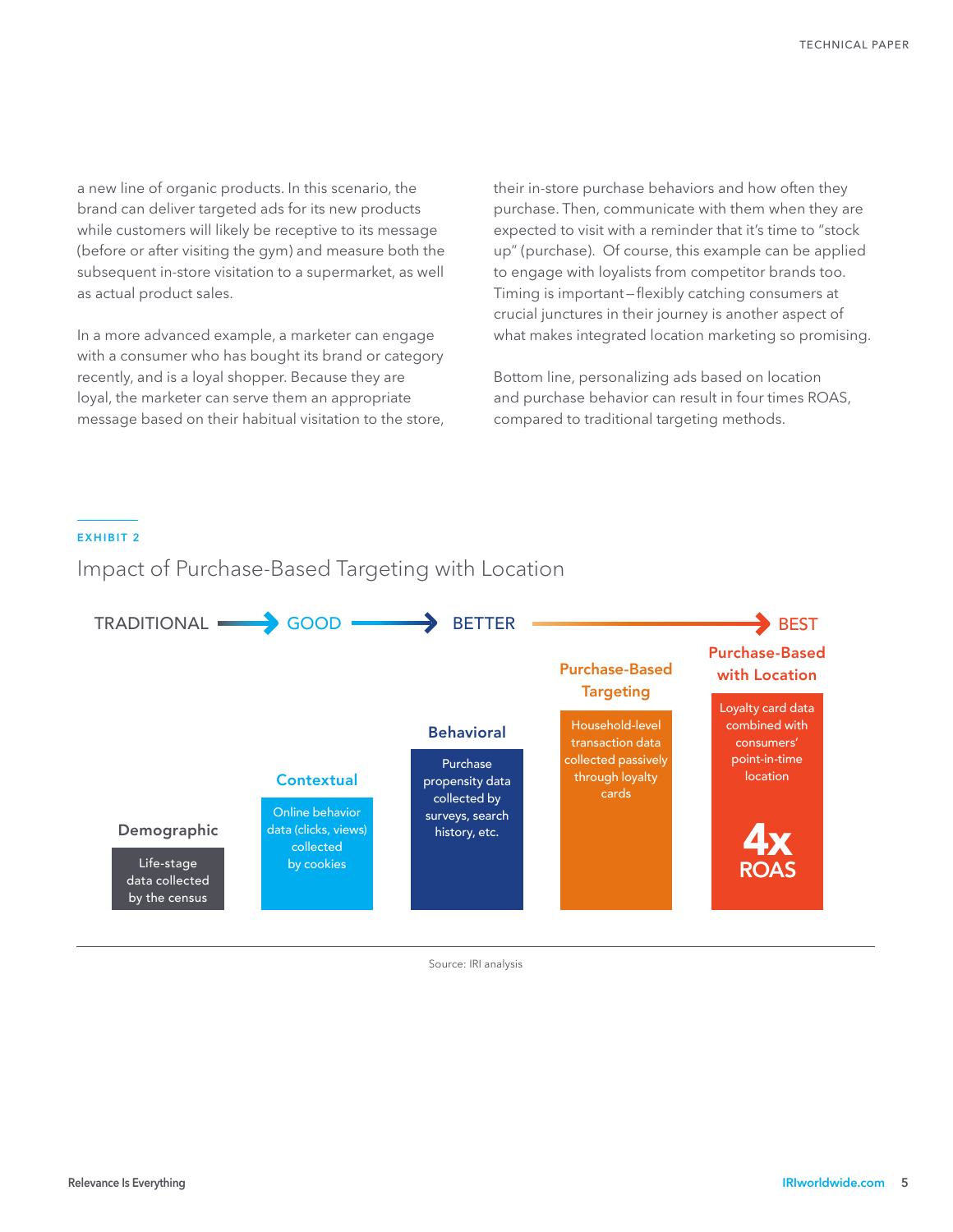# Organization Alignment, IT Partnerships and Gauging Personalization Are Vital to Success

Integrated omnichannel marketing first and foremost requires a shared definition of success; this means it is critical for organizations to be aligned into crossfunctional teams around these goals. An organization that does not do this spade work first will find itself suboptimizing its integrated marketing efforts by aiming at seamless customer communications while rewarding decentralized organizational KPIs.

Another challenge is an organization's inability to accurately measure the impact of cross-channel marketing efforts. Without such analytics, no viable performance assessment or campaign coursecorrections are possible. Data from PlaceIQ and 451 Research noted that 37 percent of marketers cite this as their top challenge in measuring the success of campaigns across digital and physical channels.

Proper and rapid execution of these goals will require dependence on technology. And with the heavy reliance on technology, a solid partnership with IT is required. Without a solid marketing-IT partnership, the link between understanding, awareness and adoption

of the technology tools used to support the vastly more technical and complex, data-driven nature of media platforms needed for optimum integrated location marketing will be tough to harness, let alone implement.

Finally, personalization is about creating a great customer experience. This becomes a means of selling a product. But getting personalization right is not easy. In fact, organizations that miss the mark on their personalization efforts run several risks that can easily backfire on their efforts:

- Too much personalization that doesn't provide value to the consumer
- Timing in the purchase cycle that is off (not ready to buy)
- The wrong context that doesn't resonate, or worse, irritates or confuses the consumer (this is the hardest thing to capture with purchase data alone)
- Retargeting misses, such as pushing an ad to a consumer for something they've already purchased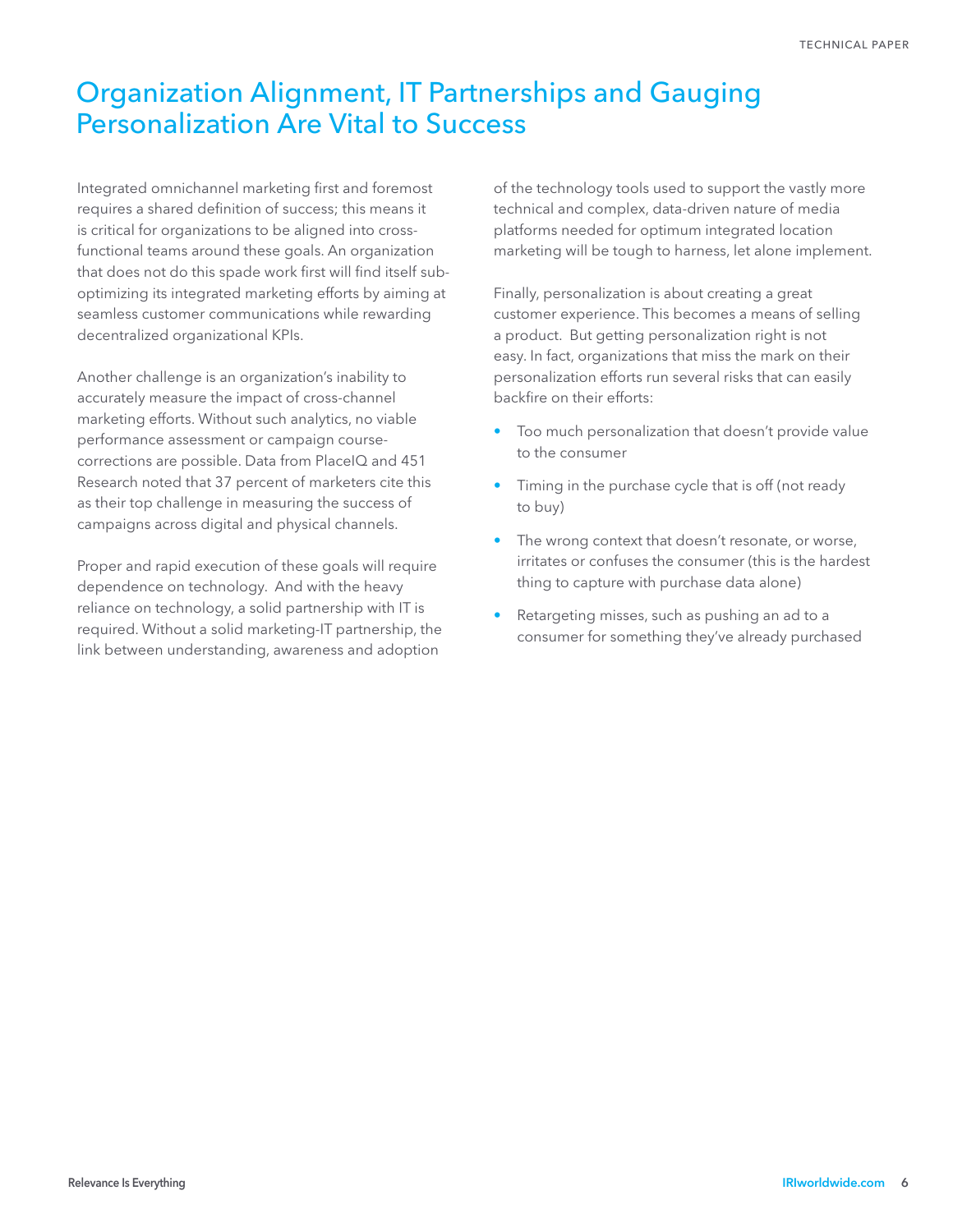# Gain a 360-Degree View Using 5 Best Practices; Creating Just the Right "Nudge" for Action

As marketers and researchers, we are ultimately trying to prompt two things with consumers: an action in the real world or a purchase—ideally both. Since we are creatures of habit, with the greatest predictor of future store visitation being a previous store visit, we have the technology and tools today that can understand how instore behavior (sales receipt and more) relates to digital data (cookies) and anonymous mobile devices.

This offers marketers insights to measure, analyze, engage with and deliver insights to today's consumer in meaningful ways. IRI and PlaceIQ have teamed up to help marketers gain a powerful consumer audience view with location-based insight, offering the ability to achieve objectives that align with your business.

This kind of approach using actionable data and analytical rigor can allow engagement at a new, deeper and more relevant level. Using solutions built around best practices, you can:

- Achieve critical insight about how consumers are engaging across media channels
- Connect insights to their in-store purchase behavior, including when they are engaged in a purchaseprompting action
- Assess lift associated with ad exposure and understand how time of day influences it
- Connect with the right consumer across media platforms, thereby tailoring and personalizing the customer experience of your brands

### **EXHIBIT 3**

# A True 360-Degree View of Shoppers

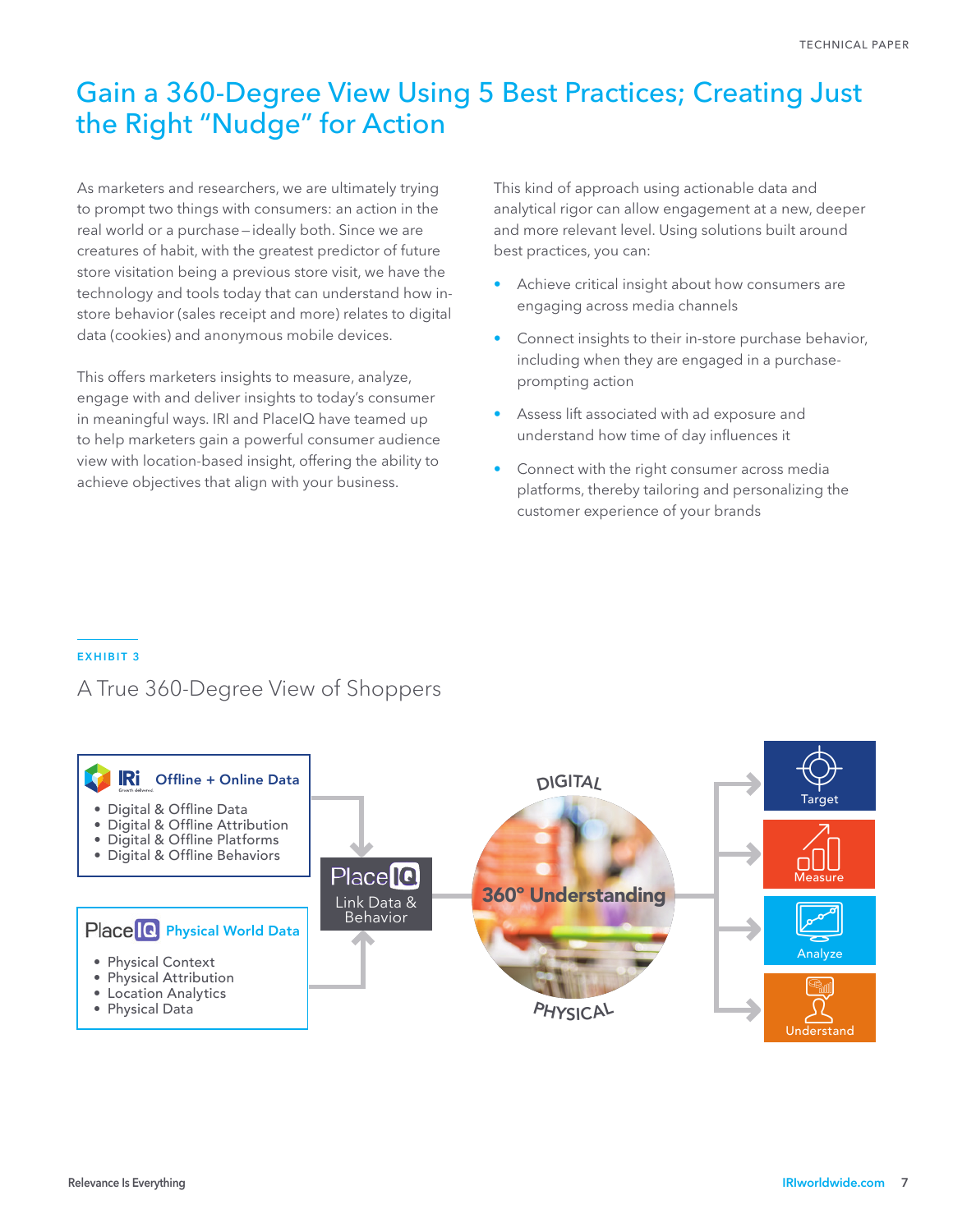# 5 Best Practices Essential to Your Integrated Location Program

Our approach combines IRI's 350 million loyalty cards—representative of more than 100 million households and 80 percent of the U.S. market—from 20 major retailers and IRI's National Consumer Panel, along with PlaceIQ location-based insights, which consist of 190 million unique, anonymous device signals across the United States. This model offers the ability to assess a path to purchase, serve ads at the right time and close the loop to in-store sales.

As important as the combination of household purchase and location data is to the success of this solution, five critical best practices must be part of any integrated location program.

## #1: Be Relevant

Location data facilitates marketing relevancy because it allows brands to understand a variety of key attributes and behaviors. For example, customer store visit frequency, competitor loyalty, morning commute proximity to a brand's store or competitor, average distance willing to travel for a certain retailer or buy specific products and other unique data points. Location data can even tap into audiences that combine different elements, such as a segment that visits and purchases from organic grocery stores and frequently engages in outdoor activities.

Relevancy also means getting several things right:

- Right level of personalization: to balance respect for the consumer with great personalization, we find that the ideal level is getting to the right consumer segment, but not all the way to a 1:1 level.
- **Right timing:** Understand where the customer is in the purchase cycle, so the right message for that precise point in the shopping journey can be delivered. An integrated location solution can even help you create audiences around this data, and purchase data can ensure you don't promote already-purchased or "stocked up" products.
- Right context: The ideal context is a point in the shopping journey where they are ready to easily buy—the "nudge" has utility to both the consumer and the marketer. A win-win.
- Right media: Audiences should experience a consistent brand experience as they navigate across channels. Brands should then optimize for the channels that customers truly value and drive the best real-world behaviors.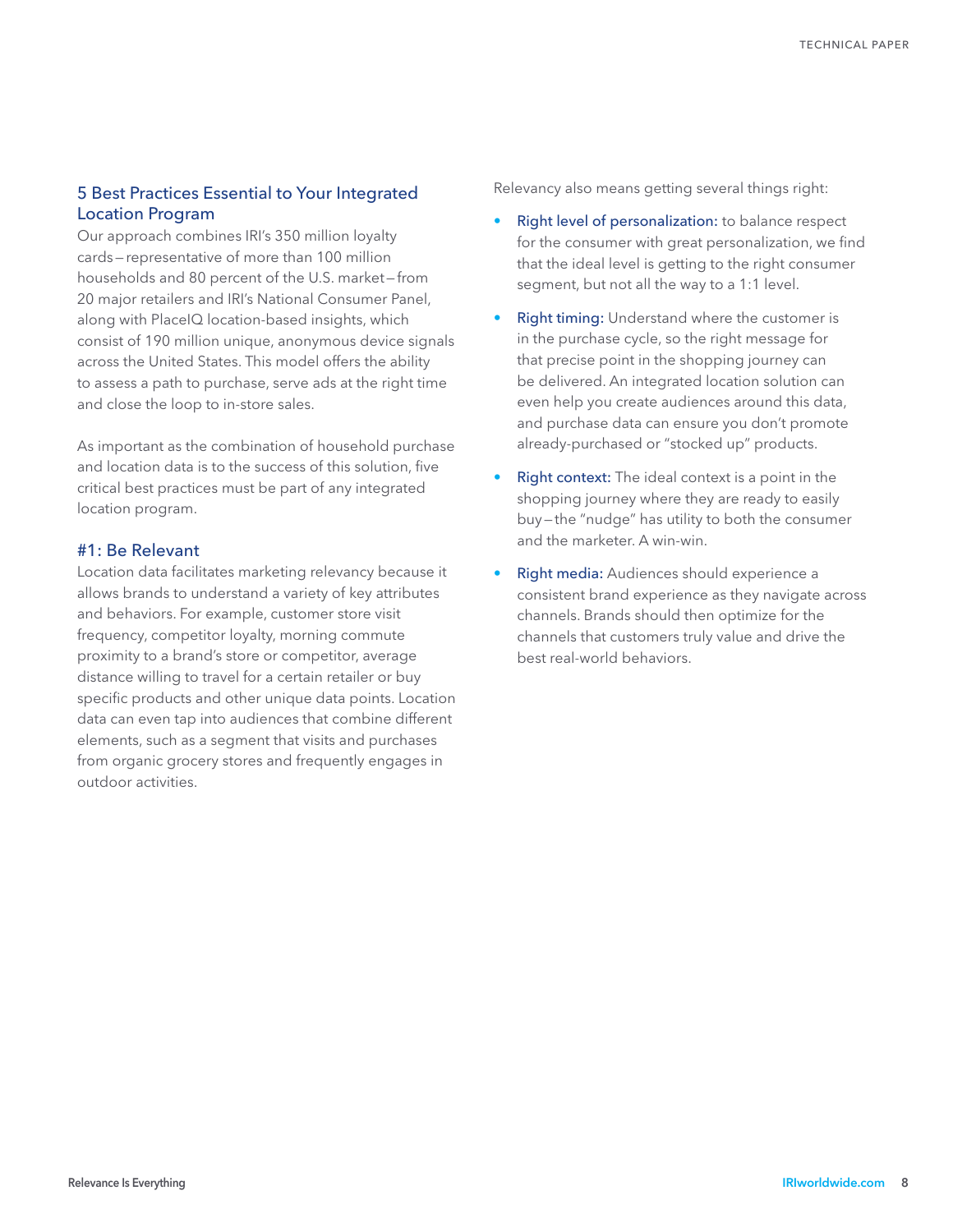### #2: Align Your Audience with Your Objective

The increased precision that comes with behavioral and location-based targeting can be used to drive very specific objectives. You can effectively align your audience with your objective to drive meaningful KPIs for your business and ensure your creative is aligned as well. As an example, consider a restaurant chain that engages with "healthy" creative catered to audiences of healthy food eaters and gym-goers, in a post-New Year's attempt to woo resolutioners. Of course, the best way to confirm that you've hit your target—by channel and by context—is to apply analytical rigor and granular measurement results to enhance your learning, refine your message and optimize your buying.

Omnichannel KPIs, such as online engagement and customer retention and advocacy, are becoming increasingly important metrics that impact business strategy. These measures give marketers a better understanding of their target audience.

#### #3: Don't Force It; Nudge It

It's imperative that interactions with consumers make sense. As marketers selling products to consumers, we must ensure these products fit seamlessly into their day. In other words, we need to gently steer the customer toward the desired decision through personalized and relevant interaction. Otherwise the interaction becomes a nuisance or the purchase feels like a chore.

As mentioned above, location data can even tap into audiences that combine different elements. This offers an opportunity for a "don't force it" approach. An example would be targeting an audience of sports stadium visitors that frequently purchase certain beverage brands. Aside from traditional targeted ads, a beverage brand could use this very specific audience insight to decide whether they should sponsor a stadium—something that has long been extremely difficult to accurately assess. Advertising that simply fits into that consumer's normal behaviors and desires, based on combining different elements, is a way to achieve an unforced and gentle "nudge" toward action or even purchase.

#### **EXHIBIT 4**

# Align Audience with Objective

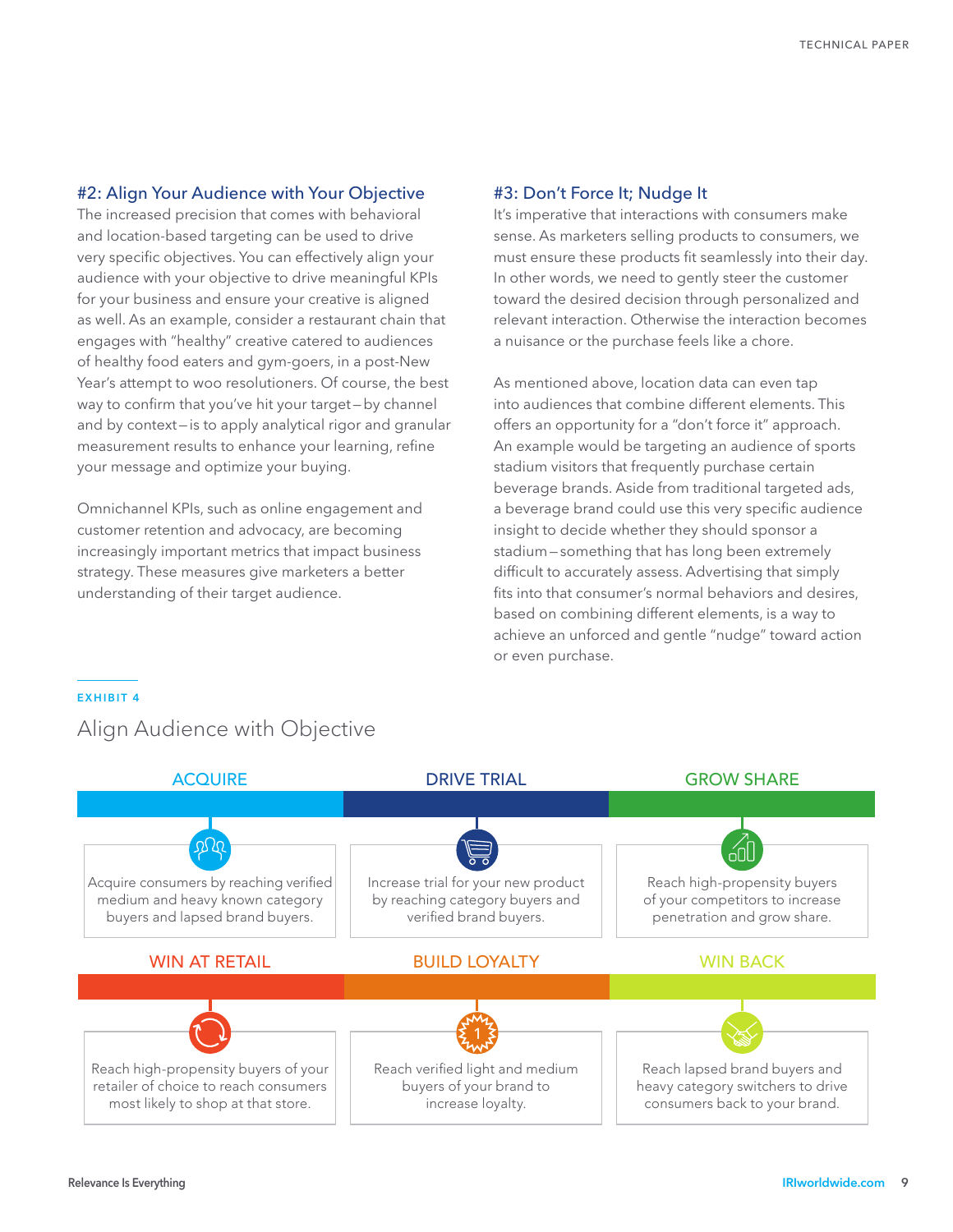### #4: Be There When It Matters

Location insights can help you can reach transitioning consumers as they are forming new habits or exploring uncharted territory. Although these events happen less frequently, they are hugely important pivot points for consumers.

> "Nothing behind me, everything ahead of me, as is ever so on the road."

#### **JACK KEROUAC, ON THE ROAD**

For example, integrated location insights can help identify a consumer with new pet, a change to healthy lifestyle actions like frequent gym visits, or with purchase data can understand new consumption habits, like audiences that switch from soda to sparkling water. These insights can pinpoint a new job and route to work past different supermarkets. Or, even a New Year's resolution and the route that takes them to their new health food store or gym.

## #5: Apply Insights and Learnings to Optimize for Future Success

As you gain more and more valuable knowledge from ads, promotions, sponsorships and other digital and physical marketing efforts using location-based insights, you'll have a roadmap to what models perform well. You can use these actionable insights to double down on investments in certain channels, increasing return on ad spending. Location-based insights provide immense versatility in how they can be applied. For advertising, they can inform the creative, messaging, formats and delivery frequency that resonate most with customers. They can also point to how advertising engagements are faring for siphoning visitation from competitors on a national or local level, which markets have the most potential for improvement and where brands should decrease marketing expenditures. These insights have applications outside of advertising as well, such as helping brands understand how commute patterns can be used to inform store expansion strategy.

### Case Study: Impact of NFL Stadium Sponsorships on Brand and Portfolio

Can location-based insights measure the sales lift of a CPG's sponsorship of an NFL stadium on its flagship brand and overall portfolio sales, something that has been historically hard to do? And, can it open a window to promotional strategies around the stadium, before and after the big game?

During the 2016 football season, IRI and PlaceIQ teamed up to evaluate the impact of NFL game visitation at events sponsored by national brands on off-premise sales, and the results were powerful.

### **Overall, off-premise purchasing of visitors to NFL stadiums is 2x more than the average household.**

- 12 percent of stadium visitors purchased the sponsor's flagship brand featured during the 2016 NFL season (compared to just 4.8 percent for all U.S. households during that same season).
- 14 percent of stadium visitors purchased another of the sponsor's portfolio products during the 2016 NFL season (compared to just 5.1 percent of all U.S. households during that same season).
- Sponsored stadiums generated more than \$3 million in incremental off-premise sales during the 2016 NFL season.

**Dining locations were the highest trafficked for NFL game visitors (20 percent), followed by retail and travel.**

- Over 50 percent of game day visitors live within 50 miles of the stadium and more than one-third live within 20 miles, making field marketing activities within this range a good bet.
- The 24 hours before and after the game show similar routines.
- Most visited casual dining spots (76 percent).
- That makes surrounding venues within 20 miles of the stadium (e.g., visible window signs at convenience stores and others) a solid promotional strategy.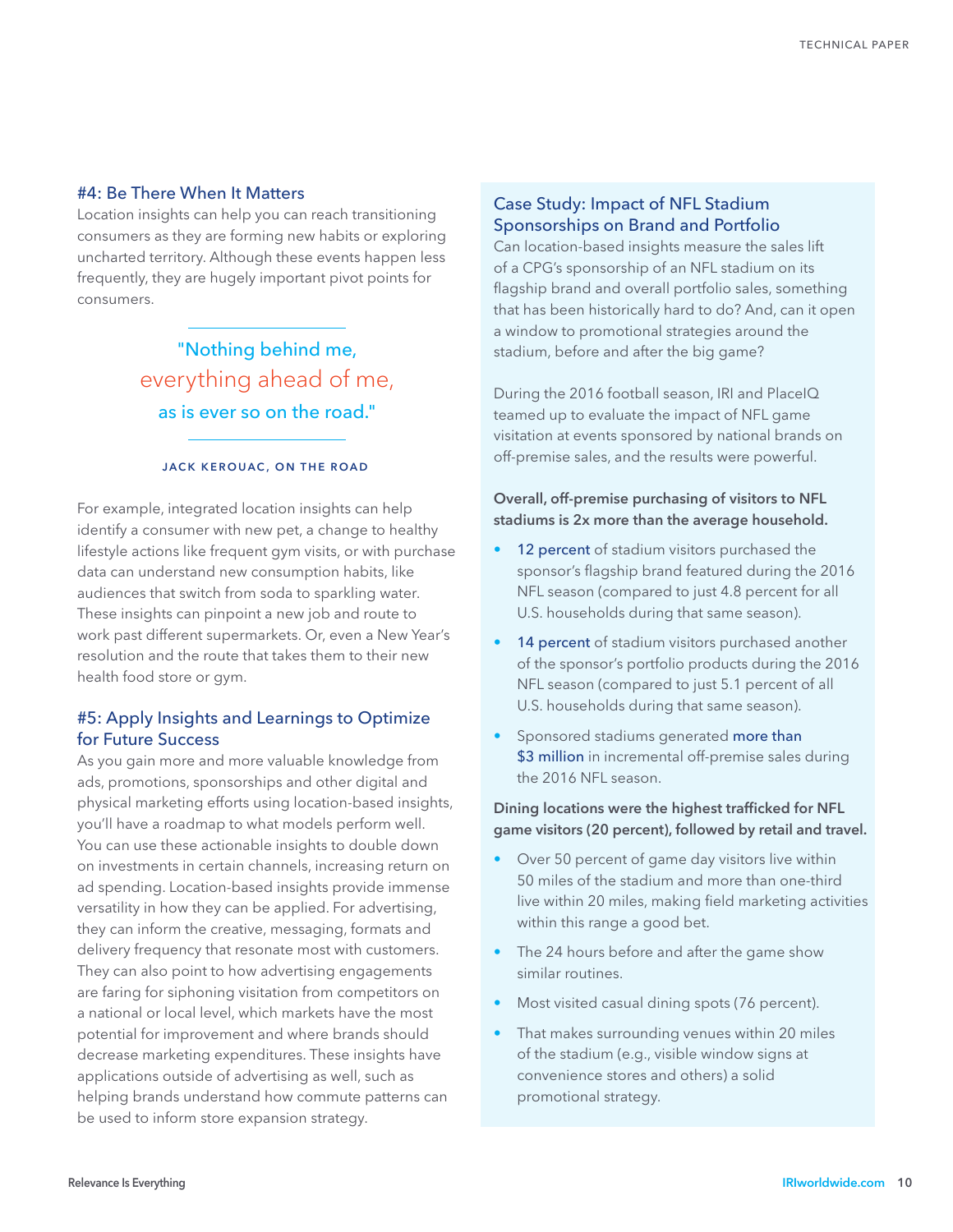# **Conclusion**

The consumer landscape is forever evolving, with the shopping journey becoming more and more complex as shoppers traverse between the digital and physical world. Combining location-based insights with purchase data offers marketers a valuable window of opportunity to understand the consumer with a 360-degree view, creating an opportunity to drive very specific objectives, and that opportunity should not be missed.

- Align your audience with your objective.
- Ensure you drive meaningful KPIs for your business.
- Ensure your creative is aligned.
- Apply analytical rigor and granular measurement results to enhance your learning, refine your message and optimize your buying.

Yes, the plethora of devices and the many real-world touchpoints have created "unknowns," but we can still be certain that people are creatures of habit. And by understanding those habits, we can anticipate and adapt rapidly to keep pace with and find growth in a chaotic and fast-moving marketplace.